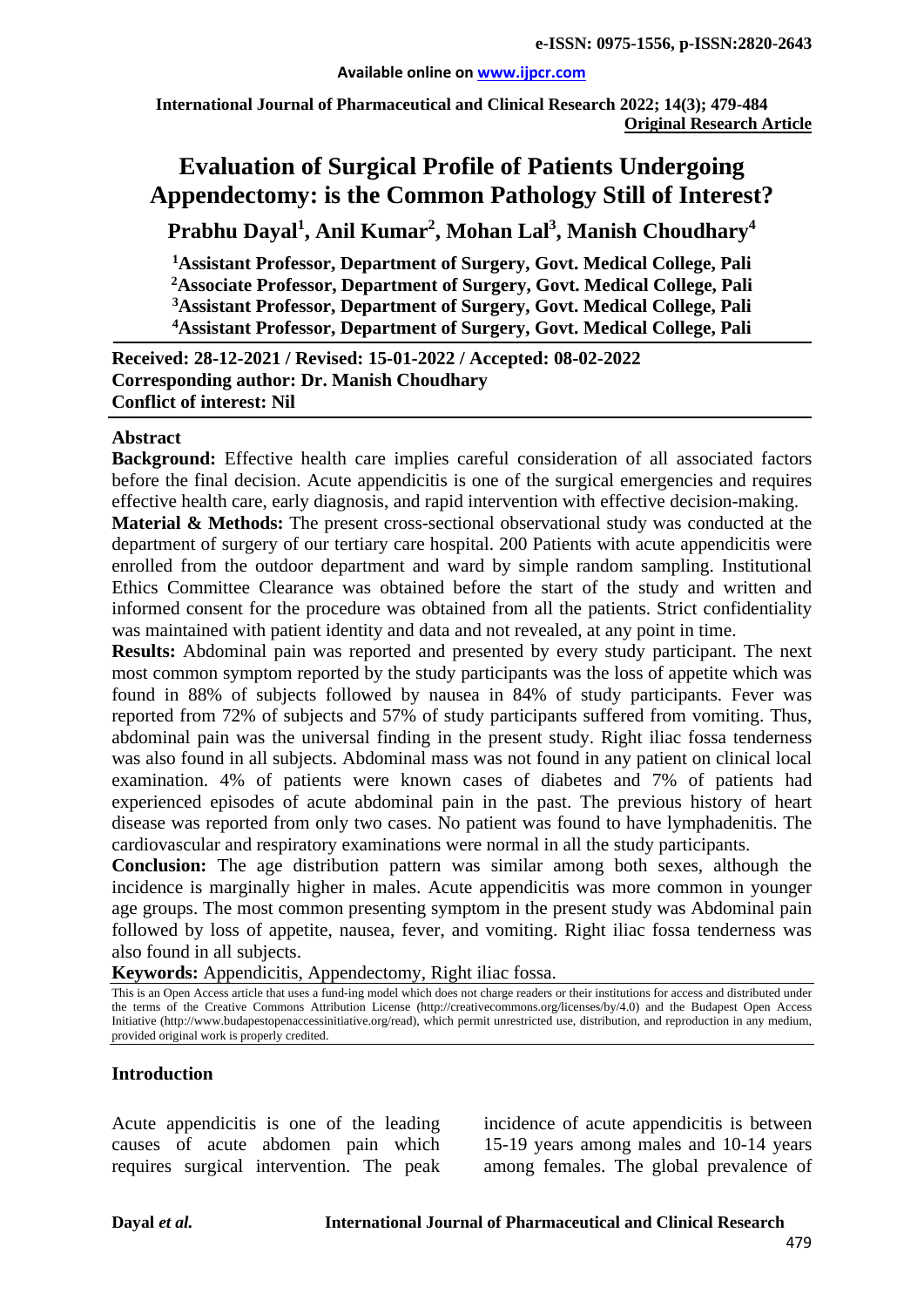acute appendicitis is approximately 7% of the total population [1]. The most important etiological factor of acute appendicitis reported is the development of luminal obstruction, which is etiologically associated with age. In younger patients (age group less than 20 years) lymphoid hyperplasia is the most common precipitating factor, while among elderly patients the obstruction of the lumen by a fecalith is the most common precipitating factor [2]. The treatment of choice for acute appendicitis is appendectomy. The benefits of early and prompt diagnosis of acute appendicitis significantly eliminate the risk of anticipated complications such as sepsis, perforation, and death [3].

Effective health care implies careful consideration of all associated factors before the final decision. Acute appendicitis is one of the surgical emergencies and requires effective health care, early diagnosis, and rapid intervention with effective decision-making [4]. The intervention related to surgical exploration in cases with suspected appendicitis involves high diagnostic accuracy, associated co-morbidities, patient's age, patient's consent, the surgeon's core medical values, priority considerations related to the use of limited resources, and expected natural course of non-operative management. Important associated factors which should be considered are the safety of diagnostic procedures and treatment alternatives as well as their impact on the patient's safety, outcome, quality-of-life, long-term survival, and health economics [5].

The decision for surgical intervention on a patient with suspected acute appendicitis can therefore be published as a research study that how various factors are associated with surgical decision-making [6]. A study by Fitz RH almost 110 years ago was able to elaborate on the pathophysiology as well as the management of acute appendicitis.

Presentation of appendicitis is very wide and variable and, in some cases, even the most experienced surgeons face difficulty in accurately commenting on the condition [7]. The previous researches on acute appendicitis are very useful and a reference for new surgeons. Hence the present study was conducted to assess and evaluate the clinical and surgical profile of patients undergoing an appendectomy.

## **Materials & methods**

The present cross-sectional observational study was conducted at the department of surgery of our tertiary care hospital. The study duration was of one year from January 2019 to December 2019. A sample size of 200 was calculated at a 90% confidence interval at a 5% acceptable margin of error by epi info software version 7.2. 200 Patients with acute appendicitis were enrolled from the outdoor department and the ward by simple random sampling. Institutional Ethics Committee Clearance was obtained before the start of the study and written and informed consent for the procedure was obtained from all the patients. Strict confidentiality was maintained with patient identity and data and not revealed, at any point in time.

Detailed demographic history including age, sex, etc. along with the presenting complaints has been noted. Past history of the patient included any history of previous episodes of pain, history of diabetes mellitus, and heart disease were also recorded. Dietary history along with alcohol intake and smoking and diet was recorded. Blood pressure, pulse, and temperature were noted. Detailed clinical systemic examination was done for the detection of the presence of lymphadenopathy and any abnormality in the cardiovascular system and respiratory system. The local examination included detection of any abdominal mass and presence of right inguinal tenderness. All patients were subjected to hemoglobin, complete blood cells examination, serum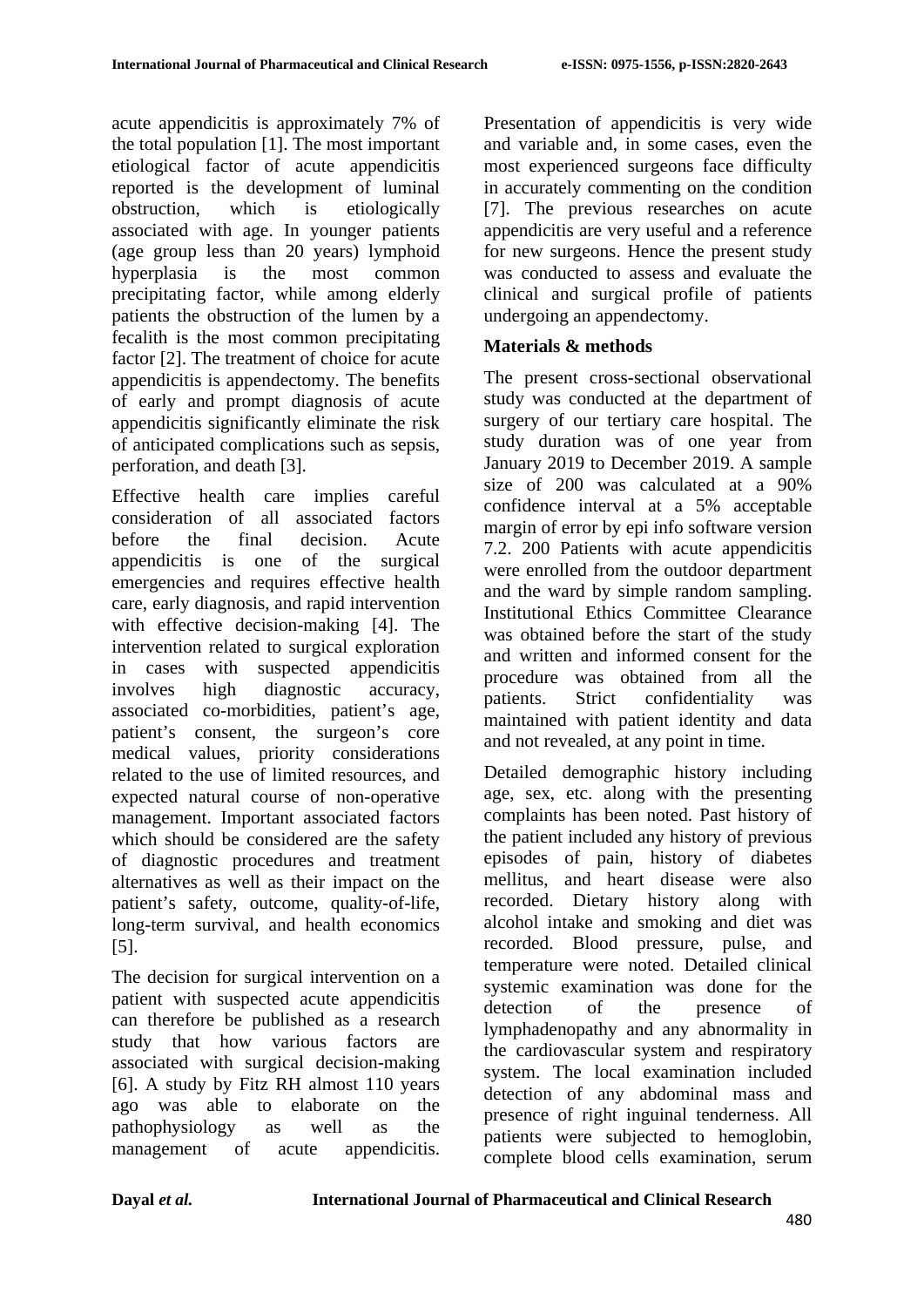creatinine levels, and abdominal ultrasonography. All the data was recorded on a Microsoft Excel spreadsheet and data analysis was done at 10% alpha and 90% confidence interval using SPSS v22 software. Test of significance was applied on collected and organized data and a pvalue less than 0.05 was considered as a statistically significant association between study variables.

### **Results**

In the present study, A total of 200 patients were studied and the incidence of acute appendicitis was found much more in males i.e. 116 (58%) compared to only 84 (42%) in females. It was also reported in the present study that acute appendicitis was more common in younger age groups of below 30 years of age and similarly as the age advances the incidence of acute appendicitis was decreased. The incidence among patients 30 years or less was 156 (78%) and it was markedly dropped down to 42 (21%) in the age group of 30 years and above age group. Similarly, in the age group of more than 50 years of age, the incidence of acute appendicitis was coming down to one percent i.e. only two cases were reported above the age of 50 years. (Table 1)

| Parameters |               | No. of patients $(\%)$ |
|------------|---------------|------------------------|
| <b>Sex</b> | Female        | 84 (42%)               |
|            | Male          | 116(58%)               |
| Age        | $<$ 30 years  | 156 (78%)              |
|            | $30-50$ years | 42 (21%)               |
|            | $>50$ years   | 02 (1%)                |

**Table 1: Distribution of study participants according to age.**

Abdominal pain was reported and presented by every study participant. The next most common symptom reported by the study participants was the loss of appetite which was found in 88% of subjects followed by nausea in 84% of study participants. Fever was reported from 72% of subjects and 57% of study

participants suffered from vomiting. Thus, abdominal pain was the universal finding in the present study. Right iliac fossa tenderness was also found in all subjects. Abdominal mass was not found in any patient on clinical local examination. (Table 2)

**Table 2: Distribution of patients as per the presenting complaints.**

| Presenting complaint         | No. of patients $(\%)$ |
|------------------------------|------------------------|
| Abdominal pain               | 200 (100%)             |
| Right iliac fossa tenderness | 200 (100%)             |
| Loss of appetite             | 176 (88%)              |
| Nausea                       | 168 (84%)              |
| Fever                        | 144 (72%)              |
| Vomiting                     | 114 (57%)              |

In the present study 4% of patients were known cases of diabetes and 7% of patients had experienced episodes of acute abdominal pain in the past. The previous history of heart disease was reported from only two cases. There were 9% of the patients were taking alcohol and 13% of the cases were Smokers. Out of the total, only 74% of patients were having a vegetarian diet. On systemic examination of the study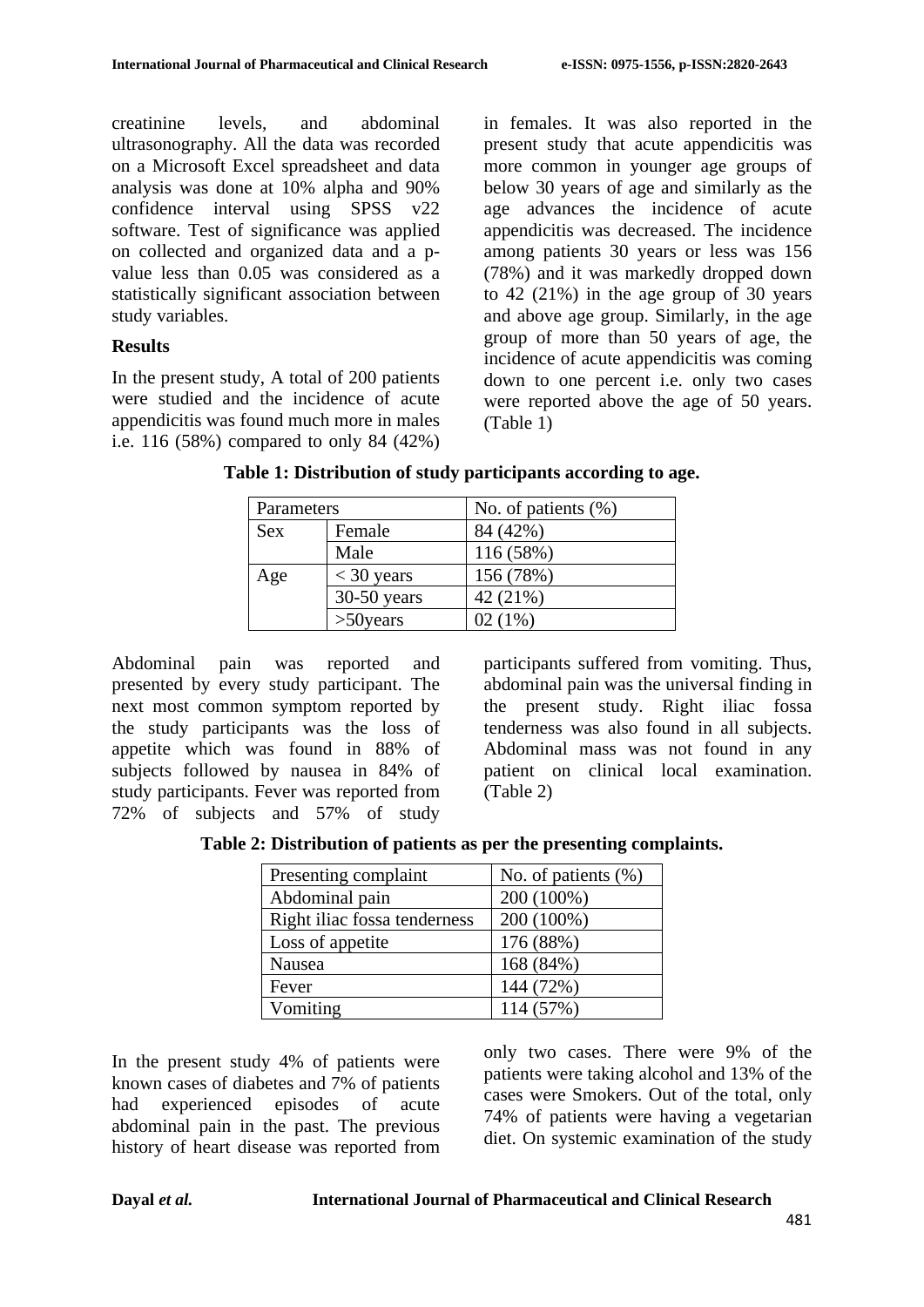participants, it was reported that only 41% of patients were in a state of good nutrition.<br>No patient was found to have No patient was found to have lymphadenitis. The cardiovascular and respiratory examinations were normal in all the study participants. (Table 3)

| Findings          | No. of patients $(\%)$ |
|-------------------|------------------------|
| Diabetes mellitus | 8(4%)                  |
| Heart disease     | $2(1\%)$               |
| Episodes of pain  | 14 (7%)                |
| Alcohol use       | 18 (9%)                |
| Smoking           | 26 (13%)               |
| Vegetarian diet   | 148 (74%)              |
| Good nutrition    | 82 (41%)               |
|                   |                        |

**Table 3: Distribution of patients on the basis of history.**

#### **Discussion**

In the present study, A total of 200 patients were studied and the incidence of acute appendicitis was found much more in males i.e. 116 (58%) compared to only 84 (42%) in females. It was also reported in the present study that acute appendicitis was more common in younger age groups of below 30 years of age and similarly as the age advances the incidence of acute appendicitis was decreased. The incidence among patients 30 years or less was 156 (78%) and it was markedly dropped down to 42 (21%) in the age group of 30 years and above age group. Similarly, in the age group of more than 50 years of age, the incidence of acute appendicitis came down to one percent i.e. only two cases were reported above the age of 50 years. A study conducted by Mungadi IA et al reported that the burden of acute appendicitis among patients of acute abdominal pain was 38.9%. The younger age group of 20-30 years was found to have a high incidence. Males were affected more than females in their study. The morbidity and mortality rate reported was 13% and 1% respectively [8]. A similar study conducted by Bakken IJ et al found that almost similar incidence of acute appendicitis for both sexes. Younger patients had high incidence than the older age groups. Perforation was found more among male patients 12-21% in compared to female patients 9-17%. They also reported that the duration of hospital stays was less for the cases operated with the laparoscopic method than the open method [9].

Abdominal pain was reported and presented by every study participant. The next most common symptom reported by the study participants was the loss of appetite which was found in 88% of subjects followed by nausea in 84% of study participants. Fever was reported from 72% of subjects and 57% of study participants suffered from vomiting. Thus, abdominal pain was the universal finding in the present study. Right iliac fossa tenderness was also found in all subjects. Abdominal mass was not found in any patient on clinical local examination. A study conducted by Luckmann R et al reported that there was a higher incidence of acute appendicitis among males than females and a higher incidence among age group less than 30 years of age than older age groups. They reported higher rates of appendicitis during July to September in a calendar year and the month December showed the lowest rates [10]. Similar results were found in a study conducted by Okafor PI et al among the cases of acute appendicitis and found that the patients belonged to 15-60 years of age with males in higher proportion. They found fever as the most common presenting symptom, which was followed by anorexia and pain.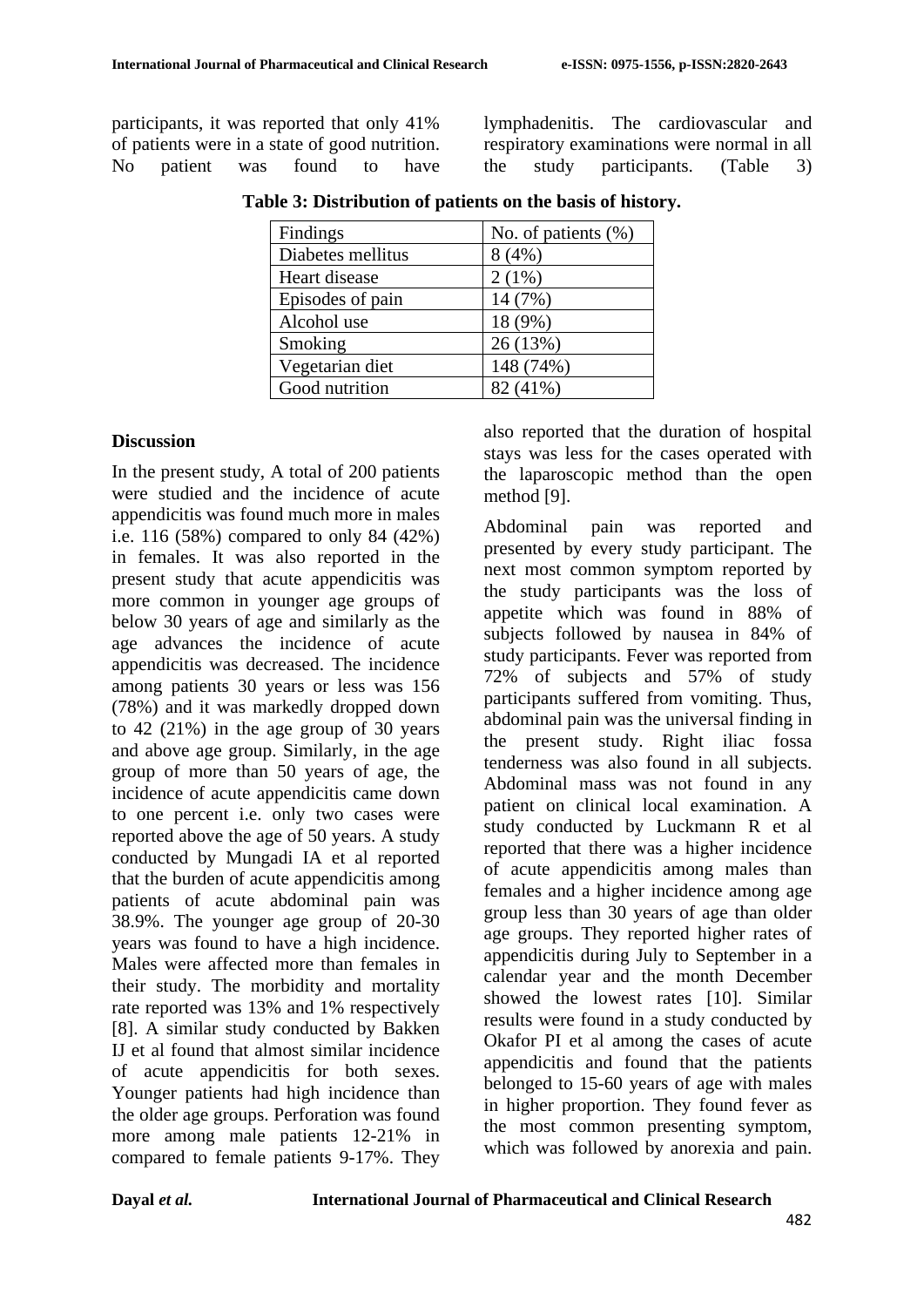They reported palpable mass in the right iliac fossa. However, the present study did not report any patient with a palpable mass in the right iliac fossa [11].

In the present study 4% of patients were known cases of diabetes and 7% of patients had experienced episodes of acute abdominal pain in the past. The previous history of heart disease was reported from only two cases. There were 9% of the patients were taking alcohol and 13% of the cases were Smokers. Out of the total, only 74% of patients were having a vegetarian diet. On systemic examination of the study participants, it was reported that only 41% of patients were in a state of good nutrition. No patient was found to have lymphadenitis. The cardiovascular and respiratory examinations were normal in all the study participants. A study conducted by Addiss DG et al among 250000 cases of appendicitis reported that the age group of 10-19 years was common. They also reported that males were affected more than females. They reported that the incidence of appendicitis among females in the age group of 40-45 years was more than males in the same age group [12]. A similar study conducted by Wolkomir A et al studied seasonal variation for the cases of acute appendicitis and found a high incidence in the spring and summer months [13,14].

# **Conclusion**

We concluded from the present study that the age distribution pattern was similar among both sexes, although the incidence is marginally higher in males. Acute appendicitis was more common in younger age groups. The most common presenting symptom in the present study was Abdominal pain followed by loss of appetite, nausea, fever, and vomiting. Right iliac fossa tenderness was also found in all subjects.

# **References**

1. Cervellin G, Mora R, Ticinesi A, Meschi T, Comelli I, Catena F, et al. Epidemiology and outcomes of acute abdominal pain in a large urban Emergency Department: retrospective analysis of 5,340 cases. Ann Transl Med [Internet]. 2016 Oct;4(19):362. Available from: http://www.ncbi.nlm.nih.gov/pubmed/2 7826565

- 2. Humes DJ, Simpson J. Acute appendicitis. BMJ [Internet]. 2006 Sep 9;333(7567):530–4. Available from: http://www.ncbi.nlm.nih.gov/pubmed/1 6960208
- 3. Macaluso CR, McNamara RM. Evaluation and management of acute abdominal pain in the emergency department. Int J Gen Med [Internet].<br>2012: 5:789–97. Available from: 2012; 5:789–97. Available from: http://www.ncbi.nlm.nih.gov/pubmed/2 3055768
- 4. D'Abbicco D, Amoruso M, Notarnicola A, Casagranda B, Epifania B, Margari A. [Acute appendicitis: is this common pathology still of interest?]. Chir Ital [Internet];59(2):155–70. Available from: http://www.ncbi.nlm.nih.gov/pubmed/1 7500172
- 5. Resende F, Almeida AB, Costa Maia J, Bessa Melo R. Challenges in uncomplicated acute appendicitis. J Acute Dis [Internet]. 2016 Mar 1:5(2):109–13. Available from: 1;5(2):109–13. Available from: https://www.sciencedirect.com/science/ article/pii/S2221618916000056
- 6. Flamant Y. [Acute appendicitis. Pathological anatomy, diagnosis, treatment]. Rev Prat [Internet]. 1994 Oct 15;44(16):2227–30. Available from: http://www.ncbi.nlm.nih.gov/pubmed/7 984924
- 7. Gedam BS, Gujela A, Bansod PY, Akhtar M. Study of conservative treatment in uncomplicated acute appendicitis. Int Surg J [Internet]. 2017 Mar 25;4(4):1409. Available from: http://www.ijsurgery.com/index.php/isj/ article/view/1057